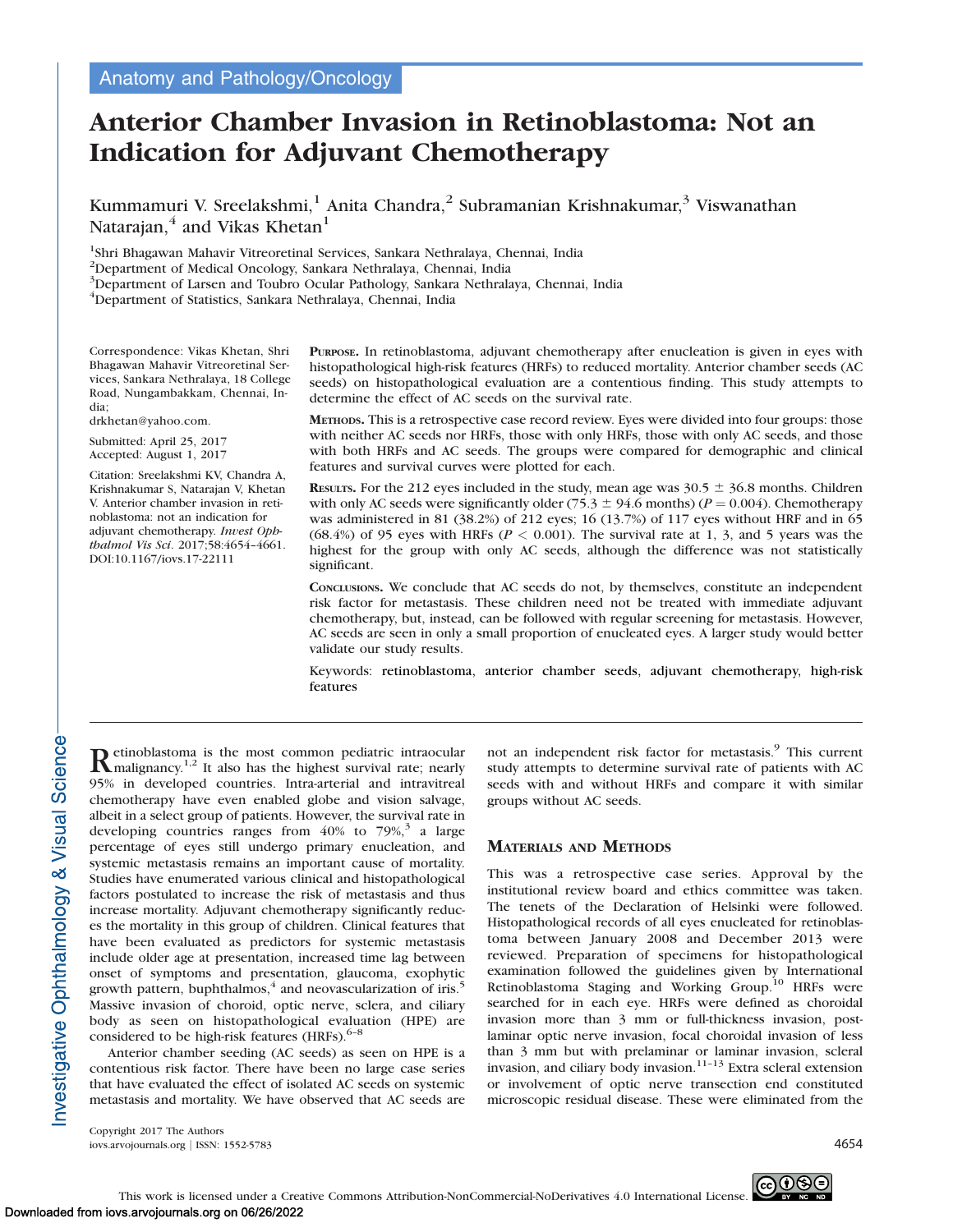TABLE 1. Chemotherapy Regimen, Administered in Six Cycles, 3 to 4 Weeks Apart

| Drug        | <b>Dosage</b>                                                         |  |  |
|-------------|-----------------------------------------------------------------------|--|--|
| Vincristine | $0.05$ mg/kg as intravenous bolus on day 1                            |  |  |
| Carboplatin | 28 mg/kg in 100 mL 5% dextrose over 1 hour on day 1                   |  |  |
| Etoposide   | 12 mg/kg in 100 mL 0.9% normal saline over 1 hour,<br>on days 1 and 2 |  |  |

study. AC seeds included tumor cell clusters on endothelium, tumor cells on surface of iris, iris stromal infiltration, and tumor cells in anterior chamber. Anterior chamber angle invasion, ectropion uveae, and neovascularization of iris were not considered as AC seeds.

There were 260 eyes that were enucleated for retinoblastoma during the study period. Eyes that had features of microscopic orbital retinoblastoma were identified and eliminated from the study; seven eyes. When there was a history of chemotherapy before enucleation, as chemotherapy reduction or as neoadjuvant chemotherapy, those eyes were excluded from the study, as chemotherapy is known to result in downgrading of the histopathological features; 41 eyes. Although there were no bilateral primary enucleations during the study period, in secondary enucleation in a bilaterally affected patient, only the first eye was considered for analysis, as in all cases, the child received chemotherapy in an attempt to salvage the second eye before undergoing enucleation. There were 212 eyes with intraocular retinoblastoma that underwent primary enucleation and were included in this study. Clinical records of these children were reviewed and demographic data, clinical features, retinoblastoma grading according to the International Intraocular Retinoblastoma Classification  $(IIRC)$ ,<sup>14</sup> investigations, treatment history, duration of follow-up, and development of adverse events were documented. At diagnosis, all patients underwent full ophthalmological examination under anesthesia and magnetic resonance imaging of the brain and orbit was performed in all cases at presentation and annually. Metastasis workup in the form of bone marrow cytology with lumbar puncture and cerebrospinal fluid analysis with spinal tap was done in children with clinical or radiological suspicion of metastasis at presentation and repeated at 6-month intervals until the child was 5 years of age. Chemotherapy was in the form of six cycles of a standard three-drug regimen given at 3- to 4-week intervals (Table 1). The dosage was determined after consultation with an oncologist before every cycle and was adjusted in children younger than 1 year. Before each cycle of chemotherapy, complete hematology workup was done and abnormal parameters, such as anemia, were treated before proceeding with the chemotherapy. Local therapy in the form of cryotherapy or trans pupillary thermotherapy was initiated for the other eye in bilateral cases.

Eyes were divided into four groups based on histopathological features; those without HRFs and AC seeds, those with only AC seeds, those with only HRFs, and those with HRFs and AC seeds. Comparison of demographic data and survival curves was made between the groups. Survival curve was calculated from the date of enucleation to date of last visit. Metastasis and deaths during follow-up were counted as adverse events. Patients lost to follow-up were censored while constructing the survival curves. Presence of postlaminar invasion of the optic nerve, choroidal invasion >3 mm, choroidal invasion of <3 mm along with any amount of optic nerve invasion, and scleral invasion were each counted as one risk factor. When both choroidal invasion >3 mm and postlaminar invasion were



FIGURE 1. Box and whisker plot demonstrating distribution of age in the four histopathological groups. Nil indicates no HRFs or AC seeds.

present, they were counted as two risk factors. Distribution of HRFs in the four groups was also analyzed.

SPSS 14.0 software (IBM SPSS Statistics, IBM Corporation, Chicago, IL, USA) was used for the statistical analysis. Independent samples  $t$  test or Mann-Whitney  $U$  Test was performed to compare mean value between two groups. Oneway ANOVA was used to compare the mean values for more than two groups. Bonferroni test was used for post hoc analysis. Fisher exact test and  $\chi^2$ chi square test for independence were used to compare proportions. The proportion of children free of adverse events (metastasis, death) was calculated using the Kaplan Meier curve, separately for each group. Date of enucleation was the starting point of the survival curve.

### **RESULTS**

Of the 212 eyes, there were 99 (46.7%) eyes with no HRFs on HPE, 18 (8.5%) eyes with only AC seeds, 77 (36.3%) eyes with only HRFs, and 18 eyes (8.5%) with HRFs with AC seeds.

#### Demographic Variables and Clinical Features

For the whole cohort, the mean age was  $30.5 \pm 36.8$  months. Mean age among the groups was  $26.5 \pm 22.5$  months for the group with no HRFs, 75.3  $\pm$  94.6 months for the group with AC seeds,  $29.96 \pm 19.57$  months for the group with only HRFs, and  $35.0 \pm 37.8$  months for the group with HRF with AC seeds. There was a statistically significant difference in the distribution of age in the four subgroups ( $P < 0.001$ ). Children with only AC seeds were significantly older than the other three groups ( $P = 0.004$ ). Of the 18 children in the group with only AC seeds, 6 (33%) were younger than 3 years, 8 (45%) were 3 to 9 years of age, and 4 (22%) were 9 years old or older. The mean plot for age distribution among the groups is shown in Figure 1.

The distribution of bilateral retinoblastoma ranged from 19.19% to 22.2% in the three groups and was considerably lower, 5.5% (one eye), in the group with only AC seeds, although not reaching statistical significance. Gender distribution and follow-up period were comparable among groups. In all four groups, percentage of group E tumors was more than that of grade D tumors, although this difference did not reach statistical significance in eyes with no HRFs or AC seeds. Patient characteristics are described in Table 2.

Eyes with only AC seeds on HPE were compared with eyes having HRF with AC seeds for clinical presentation and pattern of AC seeding on histopathology. Although duration of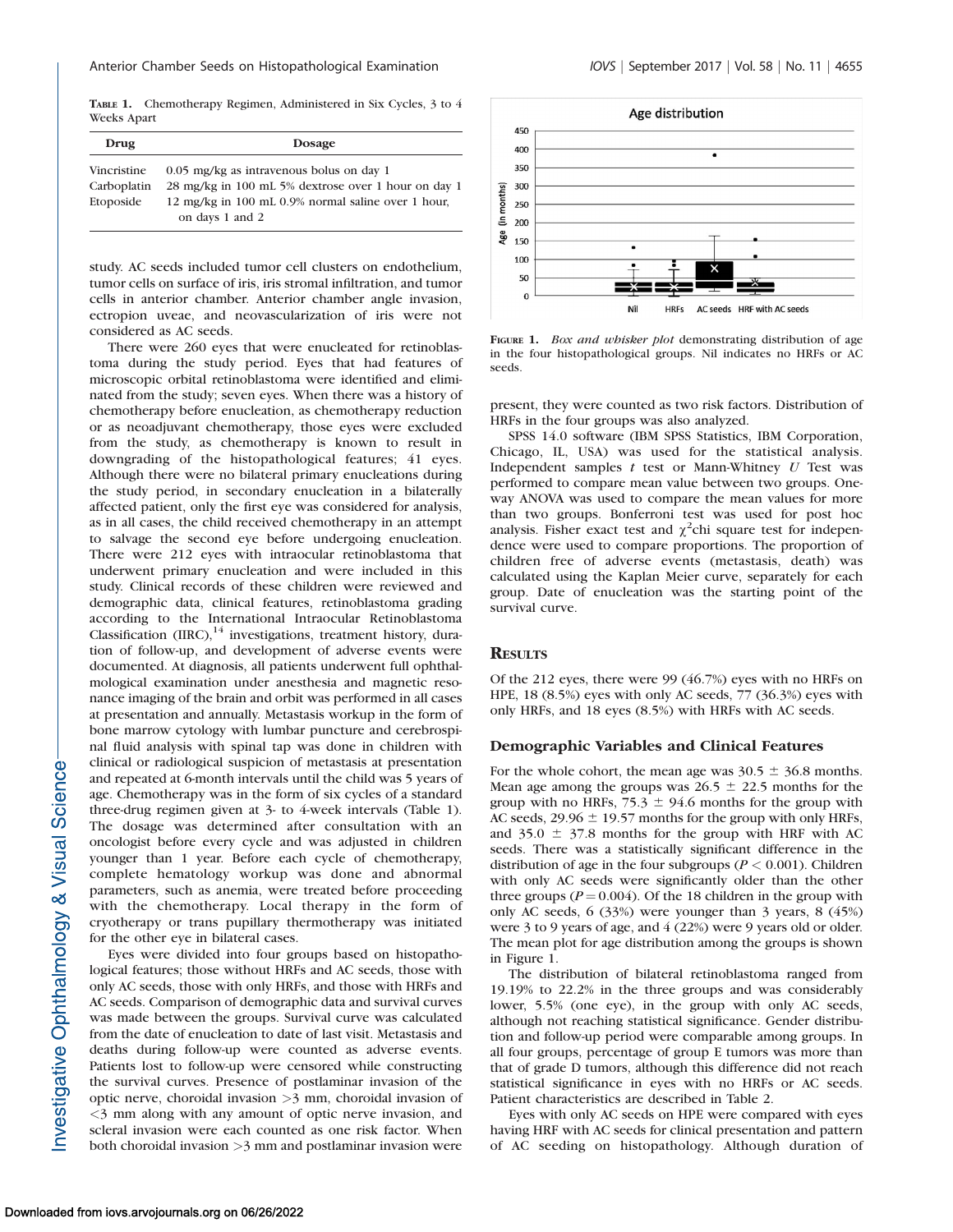| <b>Characteristics</b>      | Nil             | <b>AC</b> Seeds | <b>HRF</b>        | <b>AC Seeds With HRF</b> | $\boldsymbol{P}$ |
|-----------------------------|-----------------|-----------------|-------------------|--------------------------|------------------|
| No. of eyes                 | 99              | 18              | 77                | 18                       |                  |
| Age, mo, mean               | $26.5 \pm 22.5$ | $75.3 \pm 94.6$ | $29.96 \pm 19.57$ | $35.0 \pm 37.8$          | < 0.001          |
| Age, mo, median             | 24              | 42              | 24                | 24                       |                  |
| Male, %                     | 54.5            | 50              | 64.9              | 72.2                     | 0.2805           |
| Bilateral, %                | 19.19           | 5.5             | 20.78             | 22.2                     | 0.4924           |
| Group D, $n$ $(\%)$         | 44(44.4)        | 4(22.2)         | 32(41.6)          | 3(16.7)                  |                  |
| Group E, $n$ $(\%)$         | 55 (55.6)       | 14(77.8)        | 45(58.4)          | 15(83.3)                 |                  |
| Group distribution, P value | 0.1179          | 0.0009          | 0.0362            | 0.0001                   |                  |
| Chemotherapy, $n$ $(\%)$    | 14(14.1)        | 2(11.1)         | 49(63.6)          | 16(88.9)                 |                  |
| Follow-up, y                | $3.89 \pm 1.94$ | $3.99 \pm 2.3$  | $3.6 \pm 2.11$    | $3.36 \pm 2.28$          | 0.7538           |
| 1-y survival rate           | 0.99            | 1.00            | 0.93              | 0.77                     |                  |
| 3-y survival rate           | 0.99            | 1.00            | 0.91              | 0.71                     |                  |
| 5-y survival rate           | 0.99            | 1.00            | 0.88              | 0.71                     |                  |
| Deaths, $n$                 | 1               | $\theta$        |                   | 5                        |                  |

TABLE 2. Relevant Demographic, Clinical, and Histopathological Characteristics of the Four Histopathological Groups

symptoms to enucleation was longer in patients with both features on HPE, the difference was not statistically significant. When all 36 eyes with AC seeds on HPE were analyzed, iris surface was the most common location of retinoblastoma cells seen in 21 (58.3%) of the 36 eyes. The second most common location was the anterior chamber itself, seen in 15 (41.7%) of the 36 eyes, followed by angle-Trabecular meshwork complex and iris infiltration seen in 12 (33.3%) of 36 each. This distribution was comparable between the two groups. Details are described in Table 3. Among the 18 eyes with only AC seeds on histopathology, 2 (38.9%) eyes had only anterior segment mass and the posterior segment was completely within normal limits. Diffuse infiltrating retinoblastoma was diagnosed in one eye.

Eyes with HRFs were compared with eyes with HRFs and AC seeds for the number of HRFs in the eye at HPE. The latter had a significantly higher number of HRFs than the former ( $P =$ 



FIGURE 2. *Bar chart* representing number of HRFs in eyes with only HRFs and eyes with HRFs and AC seeds.

0.001). In eyes with only HRFs, 40 (51.9%) of 77 eyes had only one risk factor, whereas there were three risk factors in 8  $(44.4\%)$  of 18 eyes with AC seeds and HRFs. Only 9  $(11.7\%)$  of 77 eyes with only HRFs had three risk factors. This distribution is shown in Figure 2.

Systemic chemotherapy comprised the vincristine-etoposide-carboplatin regimen. This was administered to 81 (38.2%) of 212 patients in the study. Chemotherapy was given in 16 (13.7%) of the 117 patients who had no HRFs (with or without AC seeds) on HPE. Chemotherapy was administered in these patients for chemoreduction for the contralateral eye in bilateral retinoblastoma. Chemotherapy was advised in all 95 patients with HRFs, and six cycles of chemotherapy were completed in 65 (68.4%) of the 95 patients, and 26 patients in this group received zero to four cycles of chemotherapy. Only 5 of the 26 children had follow-up of less than a year and 2 of these 5 children were lost to follow-up immediately after enucleation. Chemotherapy was administered to two patients who had only AC seeds, one who had bilateral retinoblastoma and the other who had inadvertently been subjected to AC tap elsewhere before being diagnosed to have retinoblastoma. Distribution of chemotherapy in the four groups is shown in Table 2.

There were 13 deaths in this case series. In 12 of the 13 of these cases, HRFs were observed in the enucleated specimen. Histopathological HRFs in these 13 cases included massive choroidal invasion in nine eyes and post laminar optic nerve invasion in eight eyes. There were five eyes with massive choroidal invasion as well as postlaminar invasion. In four of these cases, AC seeds were present in the enucleated specimen in addition to other HRFs. All 13 cases had received adjuvant chemotherapy, and 3 of the 13 had also received external beam radiation therapy (EBRT).

#### Survival Curve

A survival curve was plotted for each of the four groups of eyes (Fig. 3). Occurrence of metastasis or death was taken as an adverse event for the construction of the survival curve and children lost to follow-up were censored at the last follow-up date. The survival rate at 1-year, 3-year, and 5-year follow-up for each of the four groups is given in Table 2. Survival curve of the group with only AC seeds was highest, followed by patients with no HRFS or AC seeds, followed by those with HRFs and finally those with HRFs and AC seeds. The difference of survival rate among the groups was not significant.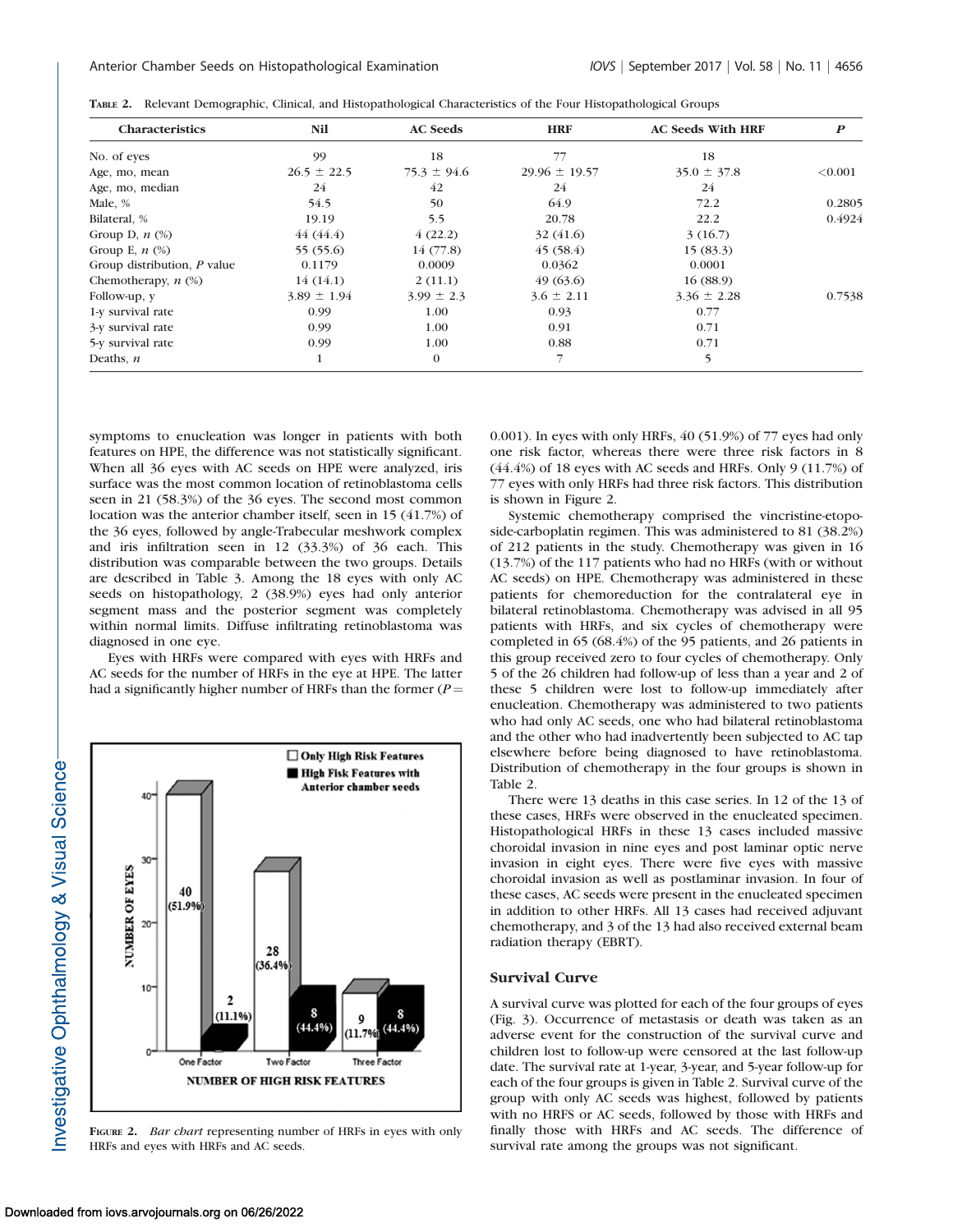

FIGURE 3. Survival curve of the four histopathological groups.

## **DISCUSSION**

Current management techniques for retinoblastoma have improved the survival rates in retinoblastoma; of the child, the globe, and the vision. Mortality is most commonly consequent to microscopic residual disease and adjuvant chemotherapy is an effective tool to eradicate presumed micrometastases before they clinically manifest and to thus reduce mortality. However, chemotherapy is not without side effects. Common side effects include anemia, thrombocytopenia, and neutropenia, potentially requiring hospitalization and transfusions. Other significant, but controversial side effects include a risk of secondary malignancies and ototoxicity.

Although children with heritable retinoblastoma are at risk of secondary cancer due to the innate genetic predisposition, the risk is increased with the use of chemotherapy agents.<sup>15</sup> Malignancies observed at a mean of 11 years' follow-up were osteosarcoma, rhabdomyosarcoma, melanoma, glioma, and acute promyelocytic leukemia. There have also been reports of acute myelogenous leukemia.<sup>16</sup>

It is thus important to identify the eyes at high risk of developing metastasis to reduce the risk of metastasis without the consequent side effects.<sup>11</sup> Although massive choroidal invasion, postlaminar optic nerve invasion, and scleral invasion are accepted histopathological HRFs purported to increase risk of metastasis,17–19 anterior chamber seeding is a contentious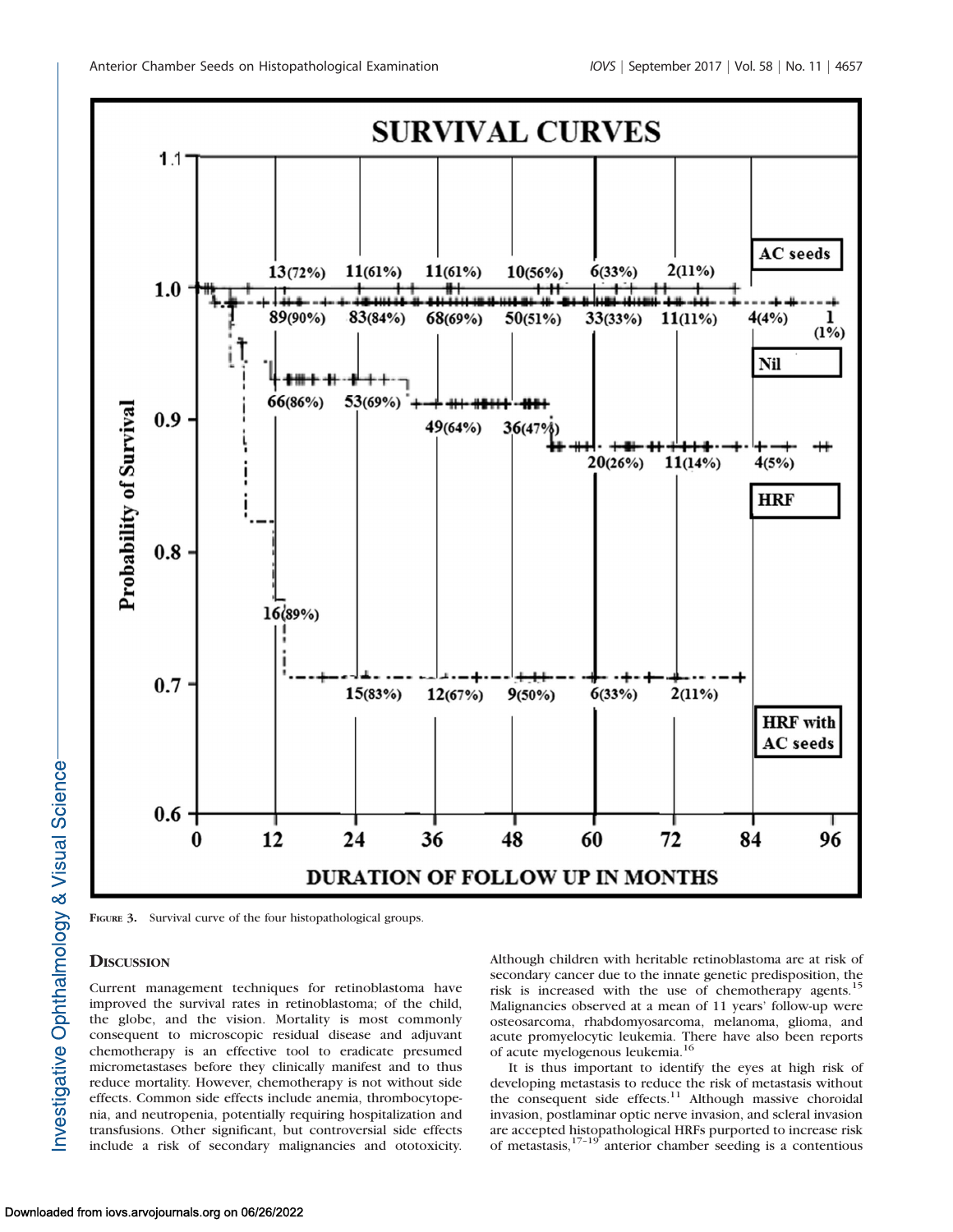

FIGURE 4. Representative microphotographs of histopathological features of the four groups included in the study. The *horizontal panels* represent the four histopathological groups and the vertical panels, the histopathological sections of anterior chamber, choroid, and optic nerve of the four groups. C2a–d do not show choroidal invasion, which was absent, and instead show magnified view of anterior chamber invasion. All slides are stained with hematoxylin and eosin. The magnification is given in the lower right-hand corner. Black arrows headed by letter T point toward the tumor cells in all panels. T, tumor cells.

histopathological finding. Determination of structures whose involvement constitutes AC seeds is also a gray area. Figures 4C2a–d demonstrate invasion of various anterior chamber structures by the tumor cells.

Seeds in the anterior chamber, on corneal endothelium and iris surface and stroma are well accepted as AC seeds; however, involvement of trabecular meshwork and ciliary body is contentious. In an article by Baroni et  $al$ ,<sup>20</sup> AC seeds were

TABLE 3. Clinical and Histopathological Features in Eyes With AC Seeds, With and Without HRFs

| <b>Characteristics</b>                                 | <b>AC Seeds With HRF</b> | <b>AC</b> Seeds   | P      |  |
|--------------------------------------------------------|--------------------------|-------------------|--------|--|
| Duration of symptoms to enucleation, mo, mean $\pm$ SD | $6.63 \pm 8.75$          | $3.08 \pm 3.17$   | 0.254  |  |
| AC seeds seen clinically, $n$ (%)                      | 9(50)                    | 7(43.7)           |        |  |
| Presence of NVI clinically, $n$ (%)                    | 2(11.1)                  | 6(33.3)           |        |  |
| Mean IOP before enucleation, mm Hg, mean $\pm$ SD      | $38.5 \pm 18.15$         | $31.24 \pm 13.23$ | 0.3    |  |
| Location of AC seeds                                   |                          |                   |        |  |
| Adhered to cornea, $n$ (%)                             | 1(5.6)                   | 1(5.6)            |        |  |
| In anterior chamber, $n$ (%)                           | 7(38.9)                  | 8(44.4)           | 0.7353 |  |
| On iris surface, $n$ (%)                               | 10(55.6)                 | 11(61.1)          | 0.7353 |  |
| Iris infiltration, $n$ (%)                             | 6(33.3)                  | 6(33.3)           |        |  |
| Trabecular meshwork, $n$ (%)                           | 7(38.9)                  | 5(27.8)           | 0.4795 |  |

AC seeds, anterior chamber seeds; HRF, high risk features; NVI, neovascularisation of iris.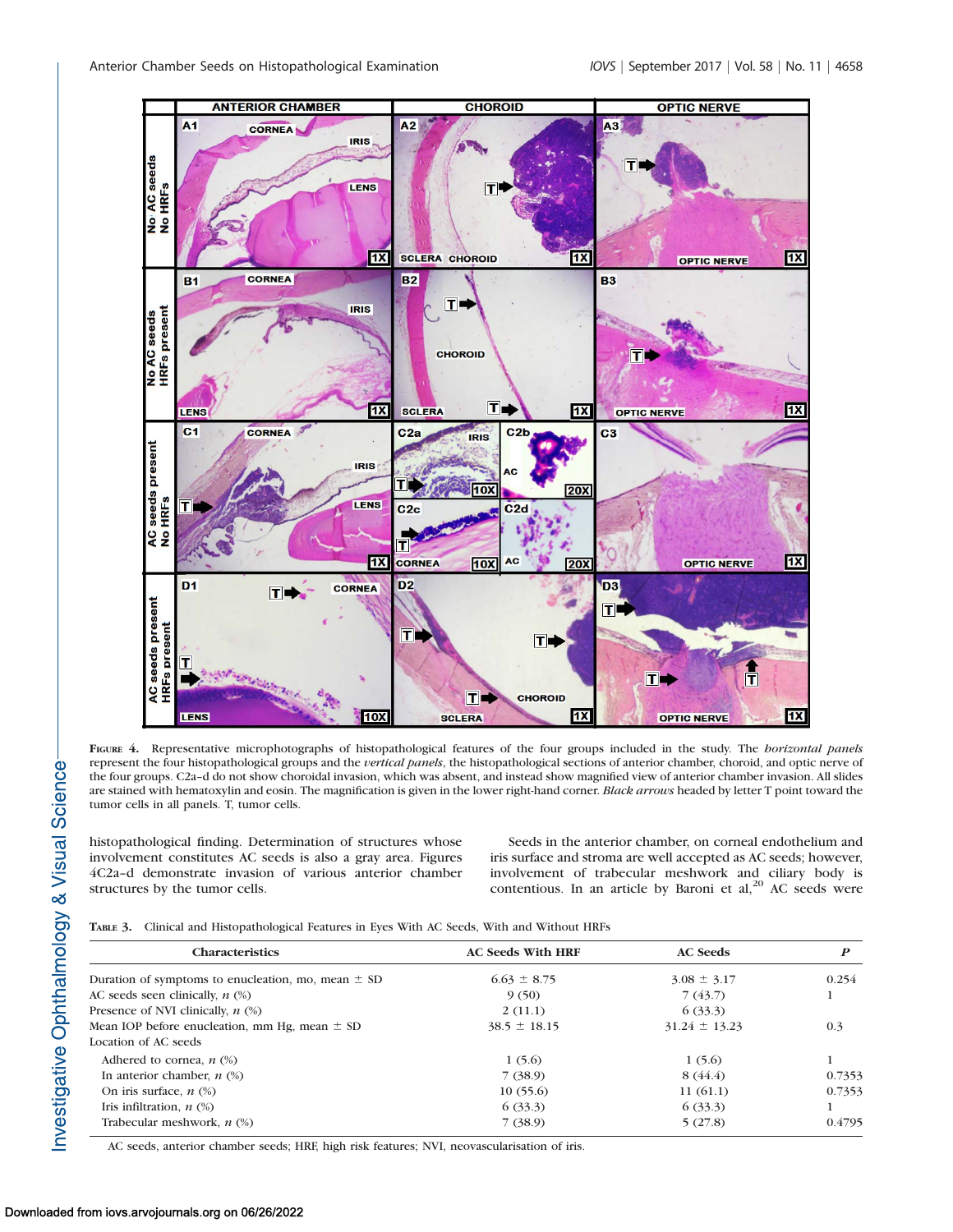|                             |      |                    | Definition of    |                         |                | Chemotherapy              |  |
|-----------------------------|------|--------------------|------------------|-------------------------|----------------|---------------------------|--|
| <b>Authors</b>              | Year | <b>Enucleation</b> | <b>AC</b> Seeds  | <b>Whether to Treat</b> | No. of Cycles  | <b>Regimens</b>           |  |
| Honavar et al. $^{18}$      | 2002 | P                  | Iris, AC, CB     | Yes                     | $6 - 12$       | <b>VDCy/VEC</b>           |  |
| Chantada et al. $^{22}$     | 2004 | P                  | Iris, AC, CB     | N <sub>0</sub>          | NA             | <b>VDCy/VECCy/ VIECCy</b> |  |
| Baroni et al. $20$          | 2012 | P.S                | Iris, AC, CB     | N <sub>0</sub>          | NA             | VCyD/VCyE/VCyICE          |  |
| Aerts et al. $^{21}$        | 2013 | P                  | Iris, CB         | <b>Yes</b>              | $\overline{4}$ | EC, VCy Alternating       |  |
| Sullivan et al. $^{23}$     | 2014 | P                  | Iris, AC, CB     | <b>Yes</b>              | $\overline{4}$ | <b>VDCG</b>               |  |
| Kaliki et al. <sup>12</sup> | 2015 | P                  | Iris, AC         | <b>Yes</b>              | 6              | <b>NA</b>                 |  |
| Fabian et al. $13$          | 2017 | S                  | Iris, AC, CM, CB | <b>Yes</b>              | $\overline{4}$ | IVD/TVD/Thiotepa          |  |

TABLE 4. Comparison of Treatment Protocols Followed by Various Studies in the Management of AC Seeds Seen on Histopathology After Enucleation

AC, anterior chamber; C, carboplatin; CB, ciliary body; CM, ciliary muscle; Cy, cyclophosphamide; D, doxorubicin; E, etoposide; G, granulocyte colony-stimulating factor; I, ifosfamide; P, primary; S, secondary; T, topotecan; V, vincristine.

not considered an HRF and chemotherapy was administered only if concomitant HRFs were present. However, AC seeds alone were not analyzed independently. In an article by Khelfaoui et al, $<sup>7</sup>$  AC seeds, although identified as a risk factor</sup> for metastasis in the multivariate analysis, did not remain risk factors once eyes with extra scleral or resection line involvement were excluded. Presence of AC seeds has been considered an HRF and treated with six cycles of chemotherapy in a few studies,<sup>18</sup> considered to be of intermediate risk for development of metastasis and treated with four cycles of chemotherapy in a few studies $13,21$  and not considered a risk factor for metastasis and monitored for metastasis without chemotherapy in a few studies<sup>15</sup> (Table 4). In most of the studies, AC seeds have not been independently analyzed for effect of adjuvant chemotherapy, and when analyzed, the number of eyes was too small to comment on the effect of chemotherapy.

In this study, we compared the survival rates of eyes with no HRFs, only AC seeds, only HRFs, and AC seeds with HRFs to demonstrate the good survival rate of eyes with AC seeds alone. A study by Kaliki et al<sup>12</sup> reported AC seeds in 36 (23%) of 157 eyes with anterior chamber seeding in 6% and iris infiltration in 3%. This was comparable to 16.9% eyes with AC seeds seen in our case series with iris infiltration being observed in 5.7% and anterior chamber seeds in 7.1%. In a study by Honavar et al.,<sup>18</sup> 21% of cases showed AC tumor seeding, although only unilateral sporadic retinoblastomas were included in that series.

We observed a higher age (mean and median) at time of clinical diagnosis in those eyes that had only AC seeds. Children with sporadic unilateral retinoblastoma are known to present at an older age than those with bilateral retinoblastoma, and in this group, with the exception of one, all had unilateral retinoblastoma. In this group, there were two eyes that had the tumor in the anterior chamber only, with no tumor in the posterior chamber, representing diffuse anterior retinoblastoma, whereas one eye had the diagnosis of diffuse infiltrating retinoblastoma. This presentation of retinoblastoma is known to occur in a relatively older group of children. There was no significant difference in the distribution of other demographic variables among the groups. Presence of AC seeds alone was associated with a reduced duration of symptom to enucleation period as compared with when HRFs were also present, although the difference did not reach statistical significance. There was a statistically significant difference in the distribution of group D and group E tumors among the groups ( $P = 0.0015$ ). The percentage of group E tumors was higher than group D tumors in all four groups. However, the difference was statistically significant in three groups: those with AC seeds, AC seeds with HRFs, and those with HRFs. Massive choroidal invasion and optic nerve

invasion are appreciated on histopathology and cannot be determined clinically. They do not influence the clinical grading of the eyes directly. However, presence of AC seeds can be appreciated clinically as well as on HPE and their presence upgrades the retinoblastoma to grade E, thus explaining the higher percentage of grade E tumors in these eyes.

Survival rate of all the four groups did not show statistically significant difference, reflecting the overall good prognosis of retinoblastoma. Survival rate of eyes with no HRFs and no AC seeds was similar to that with eyes with only AC seeds representing lack of effect of AC seeds on mortality in these children. Survival rate of eyes with HRF and AC seeds was lower than that of eyes with only HRFs, although not reaching statistical significance. This could be due to asymmetrical distribution of number of HRFs. Although eight (44.4%) eyes with HRFs and AC seeds had at least three HRFs in the enucleated specimen, only nine (11.7%) eyes with only HRFs had three HRFs on HPE.

AC seeds may merely represent spillover of tumor activity into anterior chamber, especially when the original focus of retinoblastoma is anterior and the early involvement of anterior chamber is to be expected. Here anterior chamber involvement represents only the anterior location of the tumor and not the grade of the tumor or degree of anaplasia. Diffuse anterior retinoblastoma represents another entity in which the tumor involves only the anterior segment of the eye. These children are typically older (6 to 12 years of age) at diagnosis. $2^2$ They are often sporadic, although a recent case report described a heritable form. Although Herwig et al.,<sup>25</sup> Longmuir et al.,<sup>26</sup> and Garner et al.<sup>27</sup> treated diffuse anterior retinoblastoma with enucleation followed by adjuvant chemotherapy and radiotherapy, Khetan et al.<sup>28</sup> treated with enucleation alone and did not report a recurrence at time of publication. A recent report by Shields et al.<sup>29</sup> described successful globe salvage in three such cases wherein only two of the three cases received systemic chemotherapy and none developed metastasis over a follow-up of 35 months.

Studies have shown that metastasis, after enucleation, usually occurs within 5 years.<sup>2</sup> A study had identified  $6.4$ months in unilateral cases and 14.2 months in bilateral cases as the median time to development of metastasis. $30$  In a study by Shields et al.,  $31$  78.2% of recurrences occurred within the first year of diagnosis of retinoblastoma, whereas the median time to death was 10 months in that series. In our case series, 80 (37.7%) of the 212 eyes had a follow-up of 1 year, and in the group with AC seeds alone, 89.9% had a follow-up of more than a year and during this period, none developed metastasis.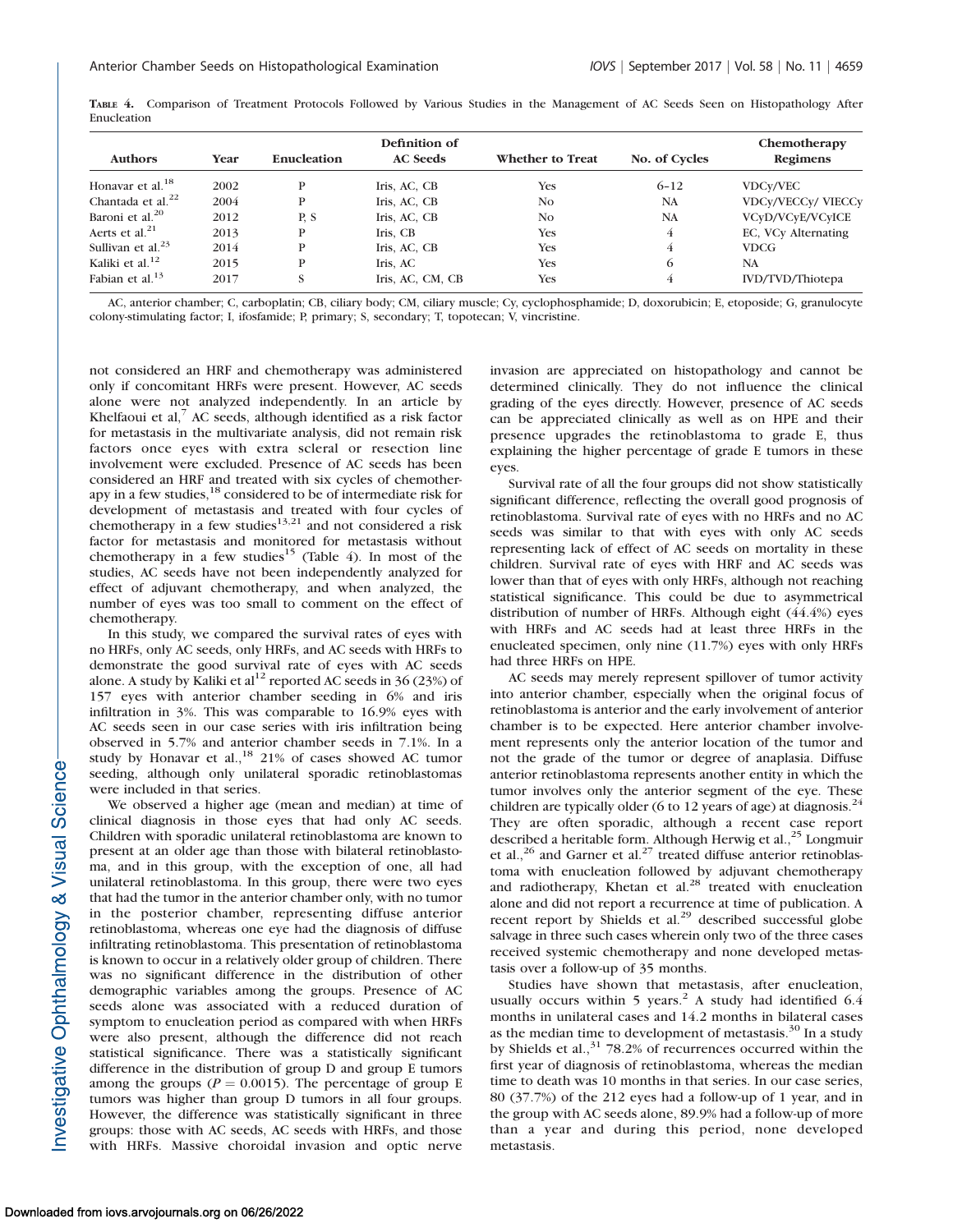# **CONCLUSIONS**

There is lack of consensus on AC seeds as high-risk prognosticators. In this study, we presented a series of 18 cases of AC seeds, 89% of whom were successfully managed without adjuvant chemotherapy for a mean period of 3.99 years. There were no relapses or metastases in this group of children. We therefore conclude that AC seeds do not, by themselves, constitute an independent risk factor for metastasis, and that all children with AC seeds alone on histopathological examination need not be treated with immediate adjuvant chemotherapy. Instead, they can be followed with regular screening for metastasis. However, AC seeds are seen in only a small proportion of enucleated eyes and rate of metastasis in retinoblastoma is low. A larger study would better validate our study results.

## Acknowledgments

Presented as a poster at the annual meeting of the Association for Research in Vision and Ophthalmology, Seattle, Washington, United States, May 1–5, 2016.

Disclosure: K.V. Sreelakshmi, None; A. Chandra, None; S. Krishnakumar, None; V. Natarajan, None; V. Khetan, None

## References

- 1. Seregard S, Lundell G, Svedberg H, Kivelä T. Incidence of retinoblastoma from 1958 to 1998 in Northern Europe: advantages of birth cohort analysis. Ophthalmology. 2004; 111:1228–1232.
- 2. Broaddus E, Topham A, Singh AD. Survival with retinoblastoma in the USA:1975–2004. Br J Ophthalmol. 2009;93:24– 27.
- 3. Canturk S, Quddoumi I, Khetan V, et al. Survival of retinoblastoma in less-developed countries impact of socioeconomic and health-related indicators. Br J Ophthalmol. 2010;94:1432–1436.
- 4. Kashyap S, Meel R, Puskker N, et al. Clinical predictors of high risk histopathology in retinoblastoma. Paediatr Blood Cancer. 2012;58:356–361.
- 5. Chantada GL, Gonzalez A, Fandino A, et al. Some clinical findings at presentation can predict high-risk pathology features in unilateral retinoblastoma. J Paediatr Hematol Oncol. 2009;31:325–329.
- 6. Shields CL, Shields JA, Baez KA, Cater J, De Potter PV. Choroidal invasion of retinoblastoma: metastatic potential and clinical risk factors. Br J Ophthalmol. 1993;77:544–548.
- 7. Khelfaoui F, Validre P, Auperin A, et al. Histopathologic risk factors in retinoblastoma. A retrospective study of 172 patients treated in a single institution. Cancer. 1996;77: 1206–1213.
- 8. Mallipatna A, Gallie BL, Chévez-Barrios P, Lumbroso-Le Rouic L, Chantada GL, Doz F. Retinoblastoma. In: Amin MB, Edge SB, Greene FL, eds. AJCC Cancer Staging Manual. 8th ed. New York, NY: Springer; 2017:819–831.
- 9. Gupta A, Khetan V. Presentations of anterior chamber seeds in children with retinoblastoma. J Pediatr Ophthalmol Strabismus. 2012;49:256.
- 10. Sastre X, Chantada GL, Doz F, et al; International Retinoblastoma Staging Working Group. Proceedings of the consensus meetings from the International Retinoblastoma Staging Working Group on the pathology guidelines for the examination of enucleated eyes and evaluation of prognostic

risk factors in retinoblastoma. Arch Pathol Lab Med. 2009; 133:1199–1202.

- 11. Kaliki S, Shields CL, Shah SU, Eagle RC Jr, Shields JA, Leahey A. Postenucleation adjuvant chemotherapy with vincristine, etoposide, and carboplatin for the treatment of high-risk retinoblastoma. Arch Ophthalmol. 2011;129:1422–1427.
- 12. Kaliki S, Srinivasan V, Gupta A, Mishra DK, Naik MN. Clinical features predictive of high-risk retinoblastoma in 403 Asian Indian patients: a case-control study. Ophthalmology. 2015; 122:1165–1172.
- 13. Fabian ID, Stacey AW, Chowdhury T, et al. High-risk histopathology features in primary and secondary enucleated international intraocular retinoblastoma classification group D eyes. Ophthalmology. 2017;124:851–858.
- 14. Linn Murphree A. Intraocular retinoblastoma: the case for a new group classification. Ophthalmol Clin North Am. 2005; 18:41–53
- 15. Temming P, Arendt M, Viehmann A, et al. Incidence of second cancers after radiotherapy and systemic chemotherapy in heritable retinoblastoma survivors: a report from the German reference center. Pediatr Blood Cancer. 2017;64: 71–80.
- 16. Gombos DS, Hungerford J, Abramson DH, et al. Secondary acute myelogenous leukemia in patients with retinoblastoma: is chemotherapy a factor? Ophthalmology. 2007;114:1378– 1383.
- 17. Uusitalo MS, Van Quill KR, Scott IU, Matthay KK, Murray TG, O'Brien JM. Evaluation of chemoprophylaxis in patients with unilateral retinoblastoma with high-risk features on histopathologic examination. Arch Ophthalmol. 2001;119: 41–48.
- 18. Honavar SG, Singh AD, Shields CL, et al. Postenucleation adjuvant therapy in high-risk retinoblastoma. Arch Ophthalmol. 2002;120:923–931.
- 19. Schvartzman E, Chantada G, Fandiño A, de Dávila MT, Raslawski E, Manzitti J. Results of a stage-based protocol for the treatment of retinoblastoma. J Clin Oncol. 1996;14:1532-1536.
- 20. Baroni LV, Sampor C, Fandiño A, et al. Anterior segment invasion in retinoblastoma: is it a risk factor for extraocular relapse? J Pediatr Hematol Oncol. 2014;36:e509–e512
- 21. Aerts I, Sastre-Garau X, Savignoni A, et al. Results of a multicenter prospective study on the postoperative treatment of unilateral retinoblastoma after primary enucleation. J Clin Oncol. 2013;31:1458–1463.
- 22. Chantada GL, Dunkel IJ, de D´avila MT, Abramson DH. Retinoblastoma patients with high risk ocular pathological features: who needs adjuvant therapy? Br J Ophthalmol. 2004;88:1069–1073.
- 23. Sullivan EM, Wilson MW, Billups CA, et al. Pathologic riskbased adjuvant chemotherapy for unilateral retinoblastoma following enucleation. *J Pediatr Hematol Oncol*. 2014;36: e335–e340.
- 24. Jijelava KP, Grossniklaus HE. Diffuse anterior retinoblastoma: a review. Saudi J Ophthalmol. 2013;27:135–139.
- 25. Herwig MC, Hubbard GB, Wells JR, Grossniklaus HE. Diffuse anterior retinoblastoma. Ophthalmologe. 2011;108:969– 972.
- 26. Longmuir SQ, Syed NA, Boldt HC. Diffuse anterior retinoblastoma without retinal involvement. Ophthalmology. 2010; 117:2034–2038.